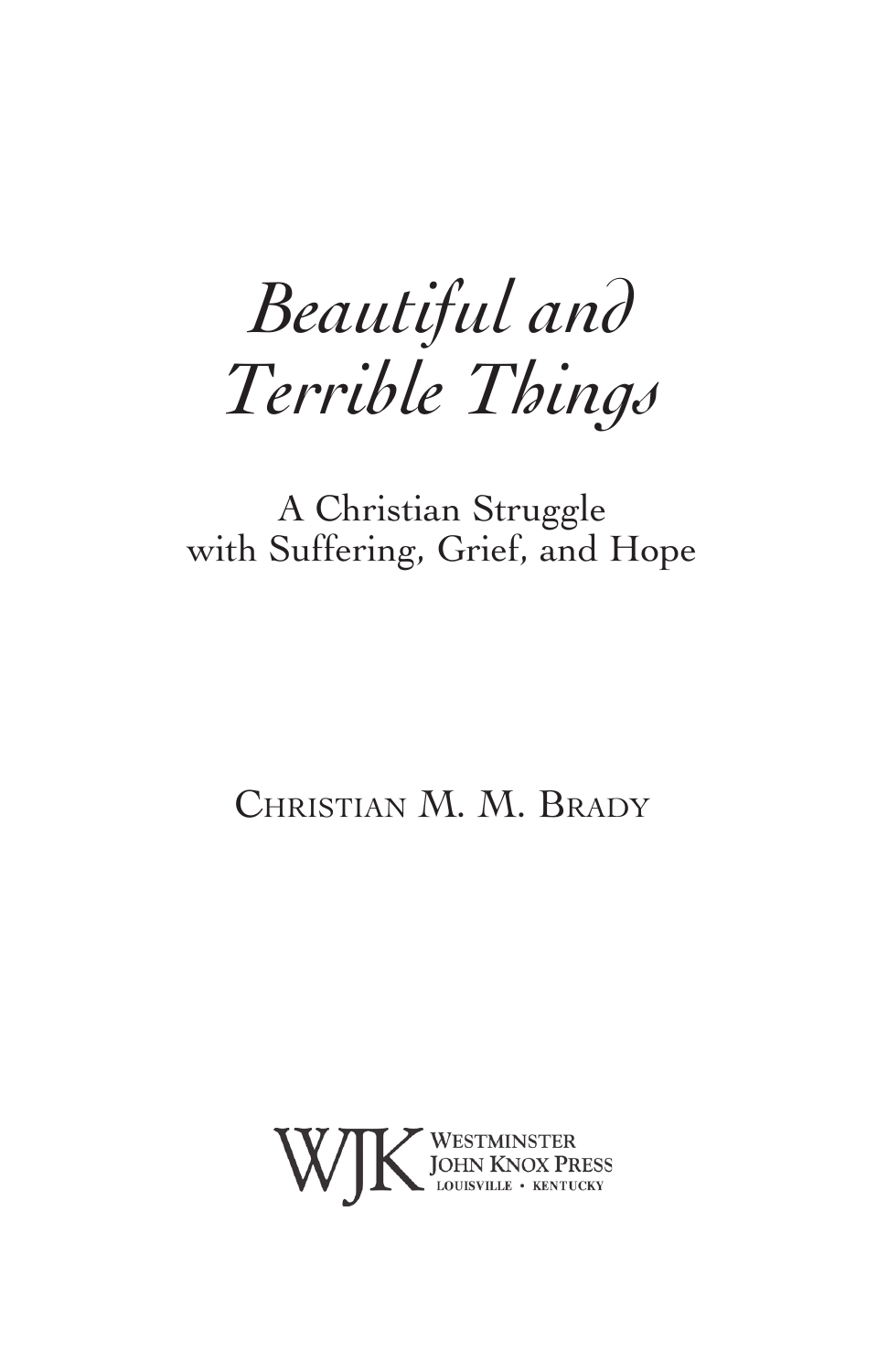# CONTENTS

# $\begin{picture}(150,10) \put(0,0){\line(1,0){10}} \put(15,0){\line(1,0){10}} \put(15,0){\line(1,0){10}} \put(15,0){\line(1,0){10}} \put(15,0){\line(1,0){10}} \put(15,0){\line(1,0){10}} \put(15,0){\line(1,0){10}} \put(15,0){\line(1,0){10}} \put(15,0){\line(1,0){10}} \put(15,0){\line(1,0){10}} \put(15,0){\line(1,0){10}} \put(15,0){\line($

| Introduction: My God                     |     |
|------------------------------------------|-----|
| 1. Letting It Out                        | 5   |
| 2. Here Is the World                     | 19  |
| 3. The Why of Suffering                  | 37  |
| 4. The Remainder                         | 59  |
| 5. One Step                              | 73  |
| 6. Walking in Grace                      | 87  |
| 7. Living in the Moment                  | 99  |
| 8. Raised Imperishable                   | 115 |
| 9. The Already and the Not Yet           | 131 |
| $10.$ Hope                               | 145 |
| Prayers of Comfort and Thanksgiving from |     |
| The Book of Common Prayer                | 157 |
| <b>Notes</b>                             | 159 |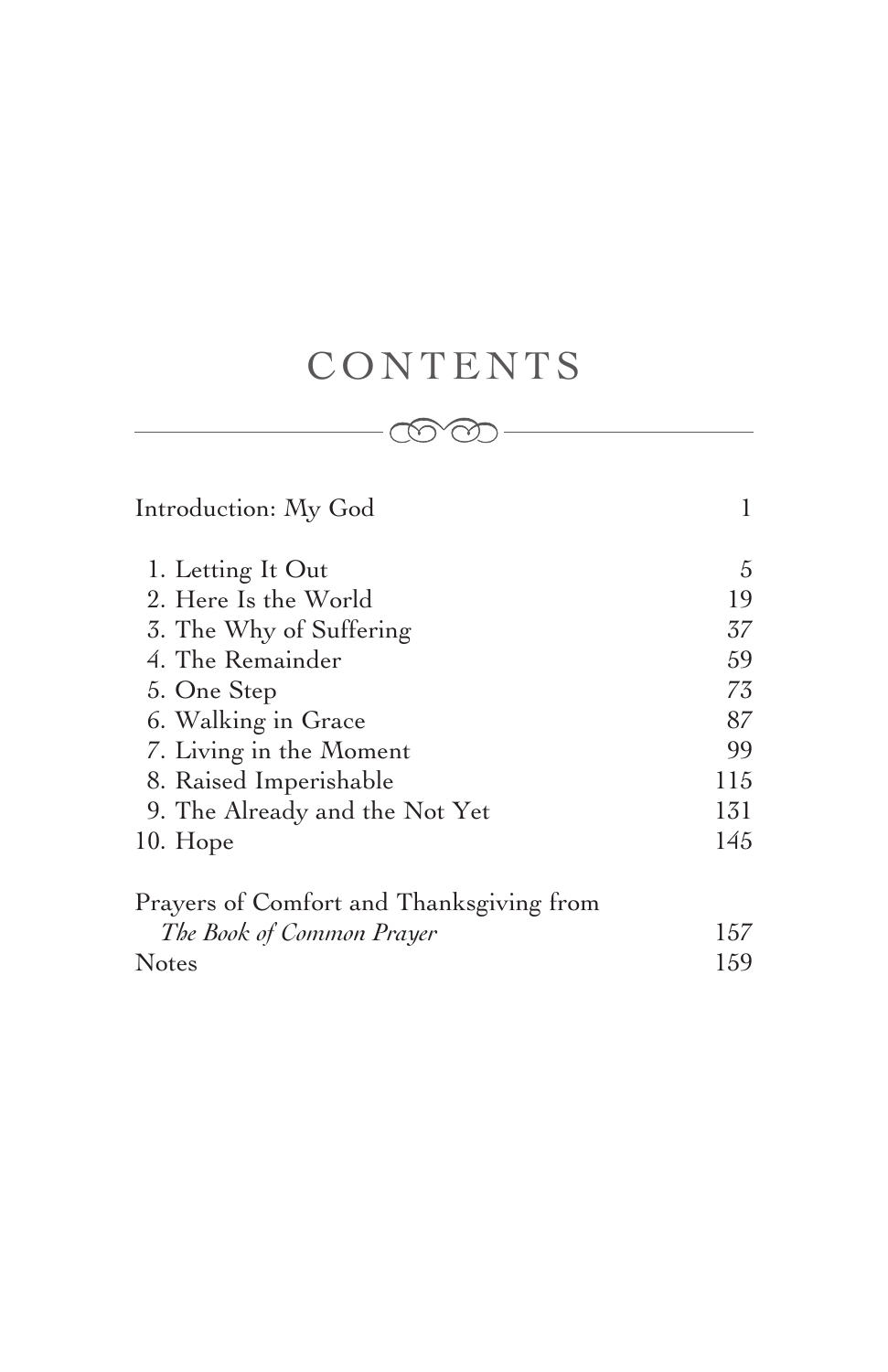## INTRODUCTION

അത

## MY GOD

I had forgotten that it was New Year's Eve. I called the president of our university, the man who had hired me and become my mentor, to tell him that our son Mack was being taken by helicopter to Hershey Medical Center. I asked if I could have the number of the dean of the School of Medicine to ask him for any assistance. When the dean answered the phone, I could hear the party in the background.

Elizabeth and I drove the two and half hours south from State College to Hershey, not knowing that Mack had already died on the helicopter, almost before we had left town. We found out the next morning that it was sepsis, a fast-moving blood infection that has a 50 percent mortality rate if properly diagnosed within an hour or two of onset, over 90 percent if not caught immediately. It presents itself like the flu—in Mack's case, the same flulike symptoms that his buddy had two days before. Within thirty-six hours of waking up with a fever, our little boy, my buddy, was gone.

When we arrived at the hospital, we were escorted to the ironically named "quiet room" and told the chaplain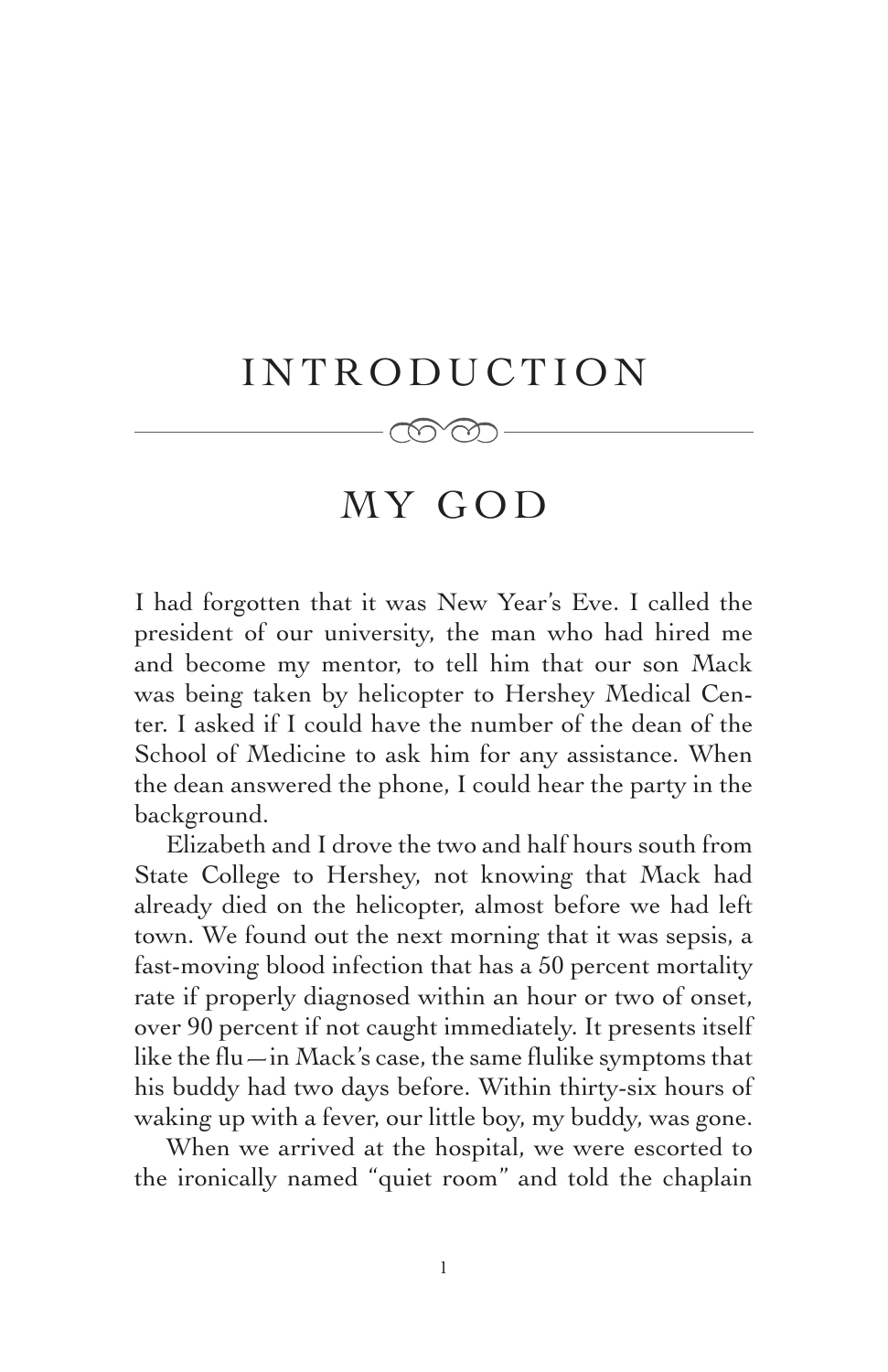would be with us soon. I knew what that meant, and I told my wife. I won't pretend to remember the details and order of events; it remains an emotional, swirling vortex of trauma in my mind and body even seven years later. Self-consciously, I admit that when we heard that Mack had died, the very first thing that came to my mind was to scream out,

#### My God, my God, why have you forsaken me? Why are you so far from helping me, from the words of my groaning?

I swallowed the words. I kept them inside me because it seemed melodramatic, too sanctimonious, to utter them aloud. But they came unbidden—and can you really be "melodramatic" standing by the body of your child? Silently, in my mind, the words continued to run again and again through my head as we stood next to his lifeless form.

How could God turn his back to us? How could it be that Mack was gone, our prayers ignored? We had prayed with Mack as they put him on the gurney to take him on his first and last ride in a helicopter. As it took off, we looked up from the parking lot, and I wept as I prayed, "Lord! Protect my child!" In that room, I wanted to wail, and I wept. At times I continue to wail, and I suppose these words are an extension or a continuation of that wailing. Even now, years later, every day we cry some, and some days we cry a lot.

#### O my God, I cry by day, but you do not answer; and by night, but find no rest.

These opening verses of Psalm 22 are a lament of one surrounded, literally or metaphorically, by enemies, but the emotion they contain, the despair, is felt by any who grieve. Yet every time I find myself invoking this psalm, part of my mind immediately chastises me, saying, "Who are you to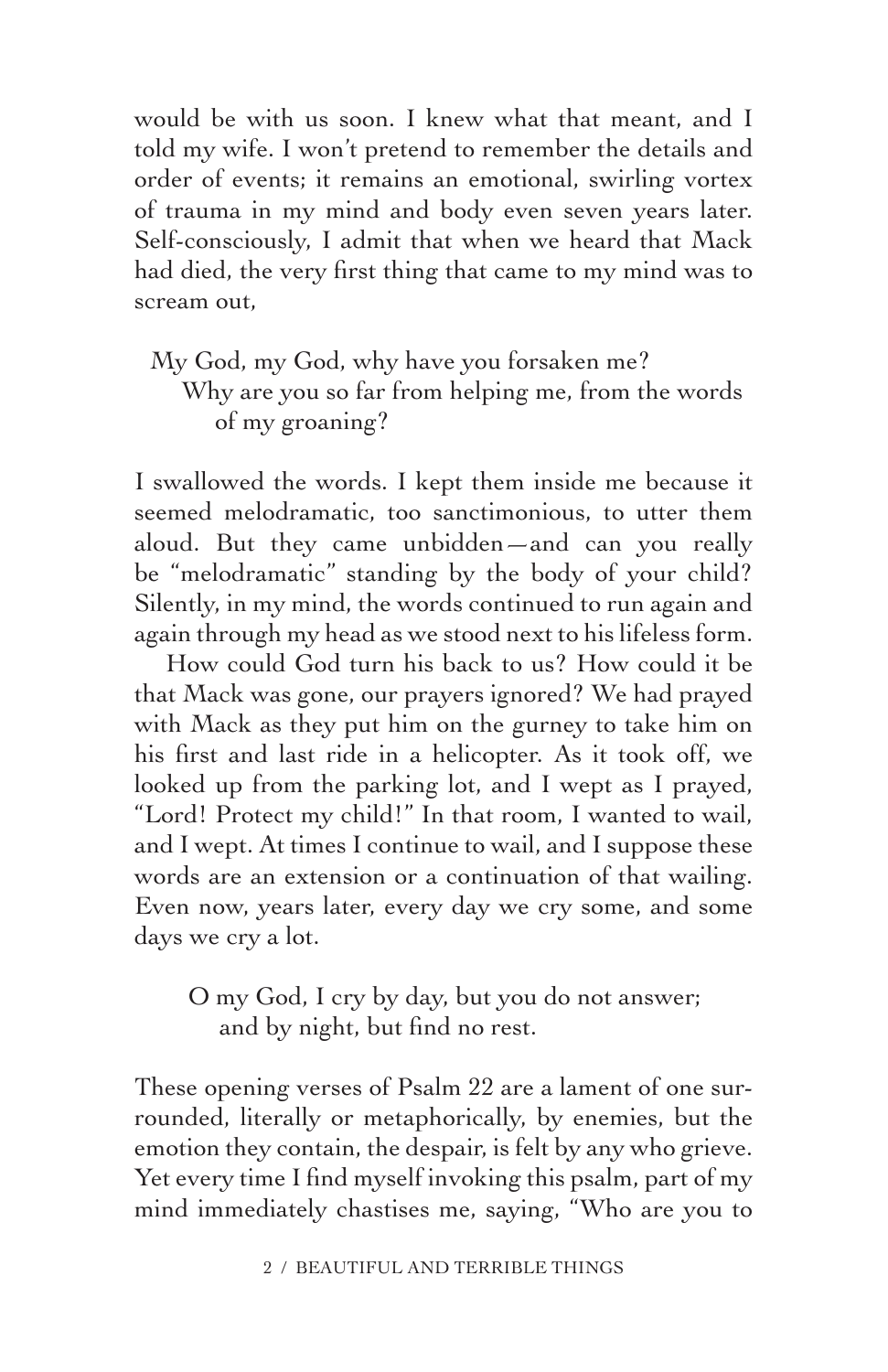invoke the words of Christ?" I am a person in pain, grieving, that is who. These were Jesus' words, but first they were the words of the psalmist. Jesus appropriated them, and so can we.

A few years after his son Eric died, Christian philosopher Nicholas Wolterstorff published a collection of essays and reflections called *Lament for a Son*. 1 I have often noted the lack of an article. He does not offer "a lament" or "the lament" for a son. He implores us to "lament for a son" his son. This is *my* lament for *my* son.

Lament is, at its heart, personal. Even when we lament as a community, we each bring our own voice to the chorus. This work is also then, out of necessity, a reflection on my own life. I grew up in the church being taught from the earliest age the Scriptures that would eventually form the foundation of my faith as well as the basis of my academic discipline. And in that horrible moment when we stood over Mack's beautiful, lifeless body, it was Scripture that came to mind: "My God, my God, why have you forsaken me?"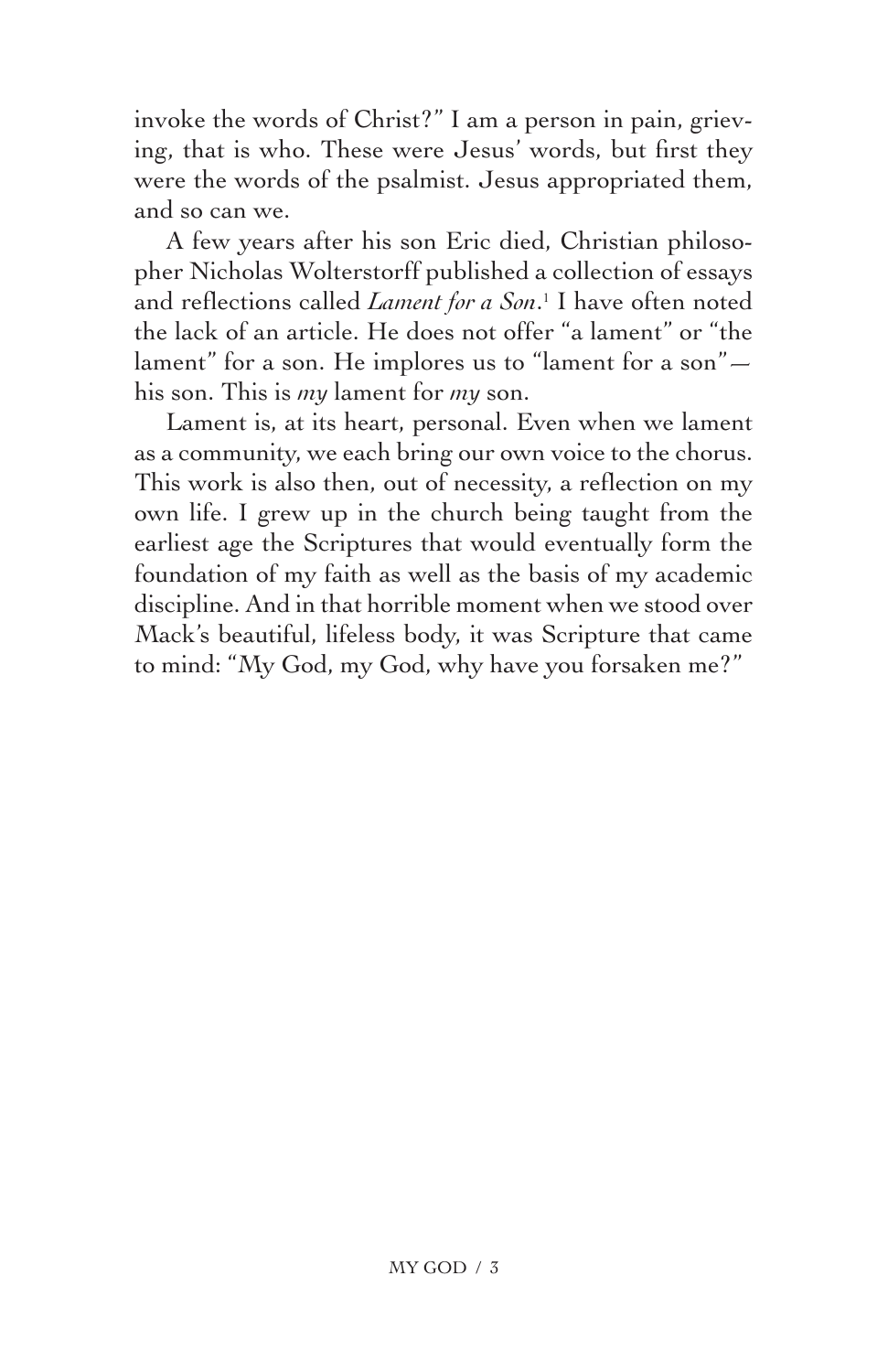## CHAPTER 1

അത

## LETTING IT OUT

In the hospital, in the hours after our son had died, I restrained myself and refrained from crying out. Yet in my head the noise was deafening. "How! How could you let this happen? How could he be gone? Gone. Here but not. Present but forever absent. Gone." But we held each other, my wife and I, and we cried over Mack's little body. We remained quiet, in shock, stoic.

Everyone reacts to death differently and grieves differently. I learned that when I was barely a teenager. When my grandfather died it was noted by the family that, even though we were all very close, I did not cry. His daughters and wife each responded in various ways. None better or worse than the other except in the eyes of those who felt hurt that the other was not showing enough respect, or love, or decorum. This added hurt to grief that continues to this day, over thirty years later. In grief, some will cry, some will wail, some will sit still silently. An important truth to establish at the outset of this book is that we need to leave ourselves and others room to grieve, to grieve without judgment of ourselves or others.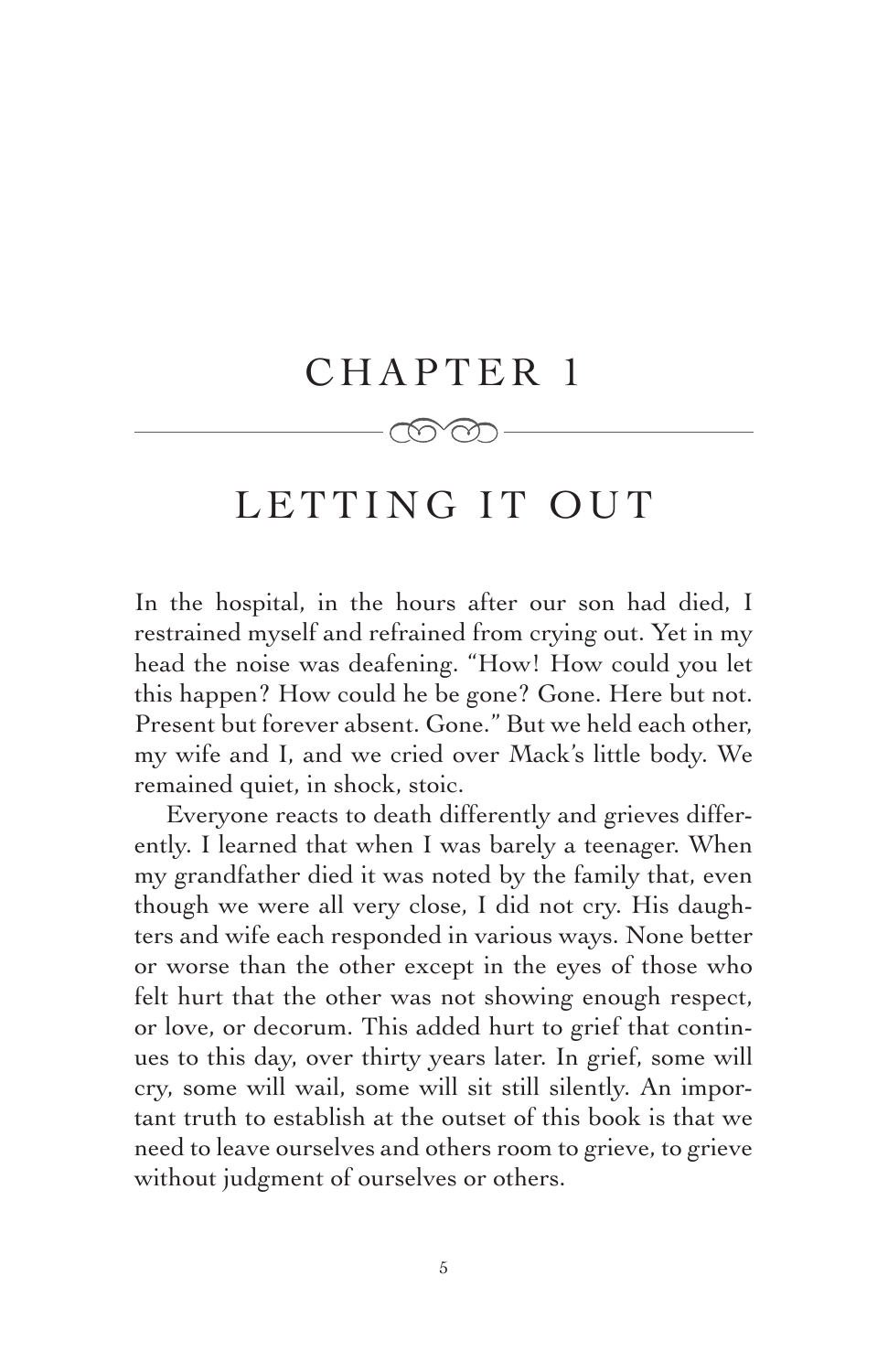Yet oddly enough, many Christians are told that they should *not* grieve. Sadness is selfish, some say, since your child/wife/friend is whole and safe with God. Let your mourning turn into dancing! To grieve is to lack faith in the resurrection! Do you really believe? Then you will be happy for those who "sleep in the Lord"!

Less than two weeks after Mack died, I posted a brief essay on my blog about whether Mack's death was God's will, a topic I will turn to shortly. One commenter on my blog challenged me. "You should ask yourself: where is your child better off? In heaven now or alive and suffering the many situations that bring pain and suffering to him? If you say the latter then I would say you are being selfish in your thinking."1 Many readers came to my defense, but I was not surprised or hurt by this person's comment. I understood that it came from a well-intended (if curt) effort to encourage me to focus on the promise of the resurrection that we have in Jesus. I was equipped to respond to such comments, since it was a subject I had already thought long and hard about, yet I have since spoken to many grieving parents who have received the same message from their church communities. This sort of misplaced "faith" devastated them, precisely when they most needed spiritual support.

As is so often the case, such well-meaning but misguided sentiments come from a misreading of Scripture, in this case 1 Thessalonians 4:13. Paul is encouraging the believers at Thessalonica and helping them to place their grief in the context of their new faith: "But we do not want you to be uninformed, brothers and sisters, about those who have died, so that you may not grieve as others do who have no hope."

Paul is not telling them that they should *not* grieve; rather, he is encouraging all those who believe in Christ that their grief not need be as those "who have no hope."2 We *will* grieve; that is a given and should not be rushed past or diminished. Our knowledge of the resurrection,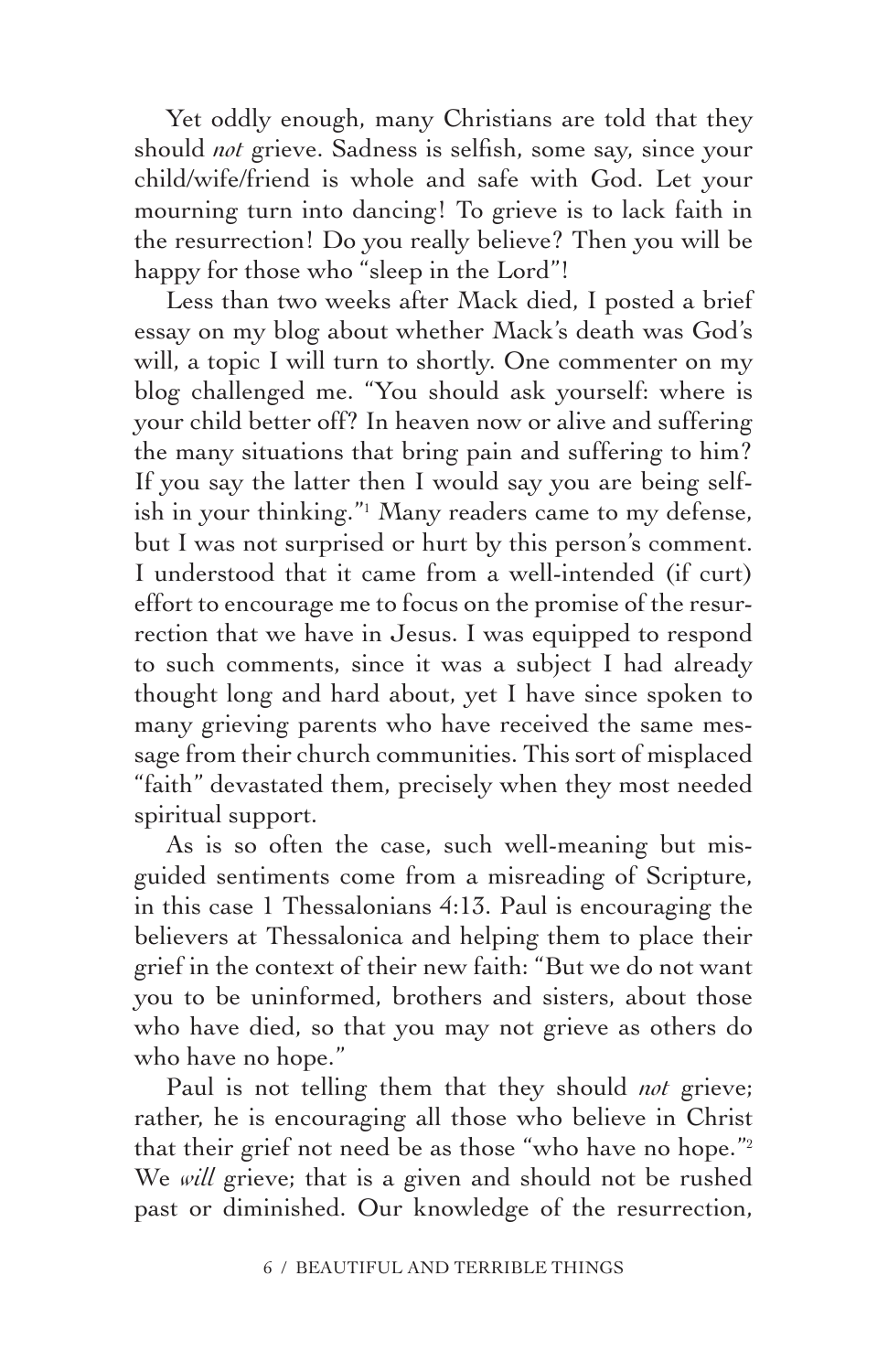our faith that the kingdom of God will be established and that we will be reunited with God and our loved ones, does not remove our feelings of loss and sorrow *now*. Those who try to rush past this time of lamentation are robbing themselves and others of the necessary expression of grief. Furthermore, we are encouraged by the Word of God, both Scripture and the Word made flesh, to lament, to cry out, and even to express our anger.

Grief, it must be noted, does not only come with the death of a loved one; we grieve all sorts of things in our life. Often, however, we do not realize or acknowledge that our response to the loss of these things, such as the breakdown of a marriage or a change in career, is actually grief. Under my photo in my high school yearbook is the statement "MD or bust!" When I entered high school I was determined to become a research physician. When I introduced myself to others during freshman orientation at college, I would offer the usual orientation greeting: hometown, major, and extracurricular: "I am from DC; I am a chemistry major, pre-med; and I am on the swim team." It was my identity, expressed in strong "I am" statements. I "was" those things. By the time Thanksgiving break arrived, however, I had quit the swim team and was no longer a chemistry major; visions of medical school and the white lab coat had evaporated. What followed were several years of depression and confusion as I stumbled along, trying to figure out who I was going to be and what I was going to do. I know now that I was grieving, grieving the loss of my identity as a swimmer and budding physician. There is much that could be said about not placing one's identity and self-worth in such external things as a career and activities, but for this discussion it is important to note that my grief was real, and it needed to be treated as such. That possible future I had envisioned was gone, and I needed the time and space to reflect and acknowledge the new life that lay before me.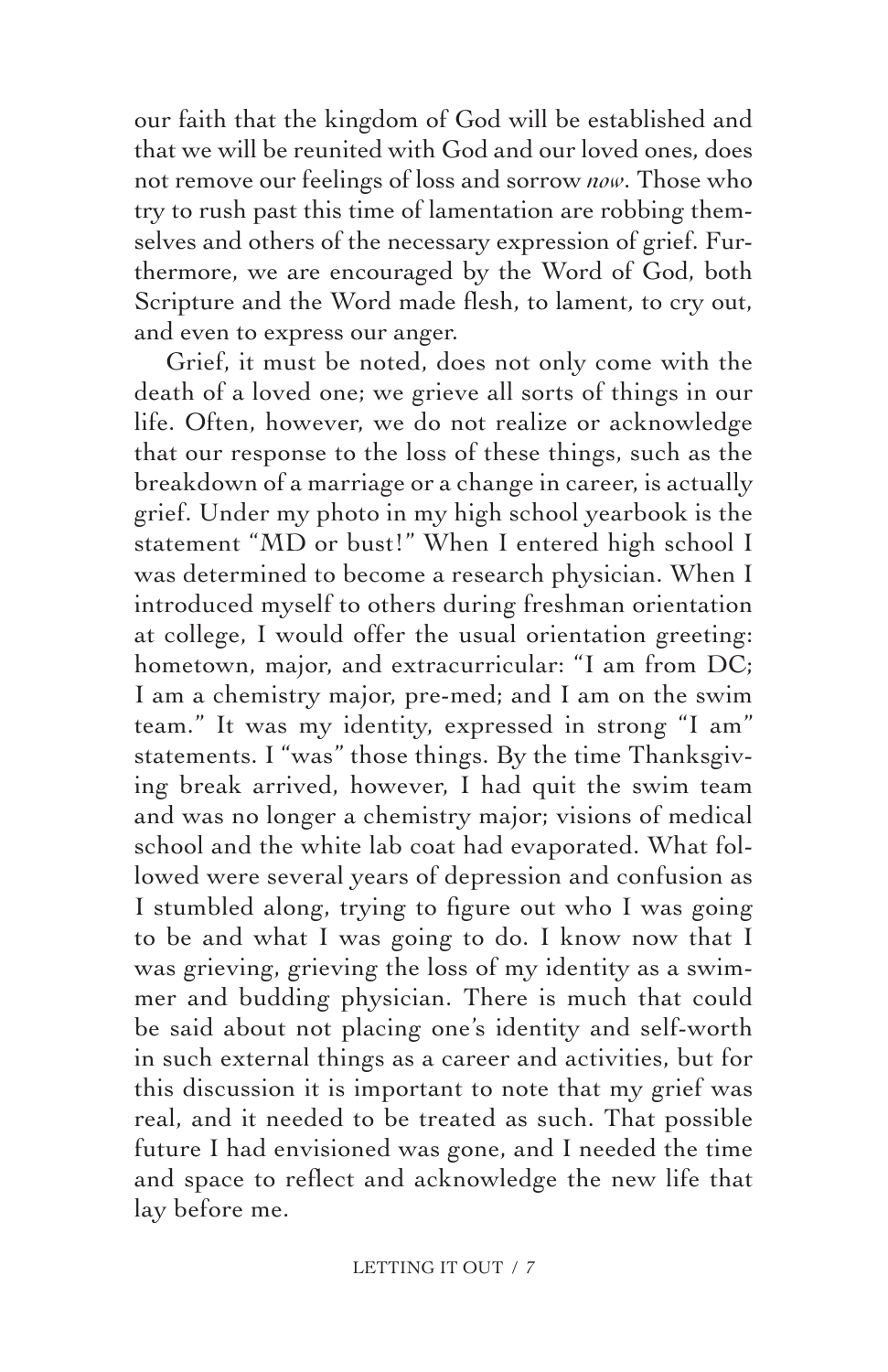There is a wonderful little volume called *Good Grief* by Granger Westberg. Originally a chapter within a larger work reflecting on Westberg's time in ministry as a Lutheran pastor on the faculty of the University of Illinois Medical School, *Good Grief* is now past its fiftieth year and remains a thoughtful and empowering guide to grieving and caring for those who grieve. I was given this book by a friend, my spiritual director and former pastor, when Mack died. It was there that I first came across the observation that in 1 Thessalonians Paul is not telling us that we should not grieve, but rather that we should grieve in a way different from those who do not know the hope of the resurrection.

It was also in that little book that I realized how many different things we grieve. "A list of losses would be inexhaustible," says Westberg. "We can lose our health, our eyesight, our hearing. . . . In some families grief comes with the loss of a pet which has been a part of everything that has gone on in that household for ten years or more.... To say a person is deeply religious and therefore does not have to face grief situations is ridiculous. Not only is it unrealistic, but it is also incompatible with the whole Christian message."3 There are so many things in life that we will grieve, that we ought to grieve, not least the very nature of our world, as we shall see in the next chapter. The message of Scripture is that God is redeeming us *and* the world. It is an ongoing process and requires our full participation with God, experiencing the sorrows and suffering of this world as well as the joy, love, and comfort found in the grace of God.

#### Honest to God

Not long ago, a friend wrote to let me know that he and his wife were filing for divorce. They are kind and loving parents and had been very thoughtful and careful about making their decision. He concluded by writing, "I feel it would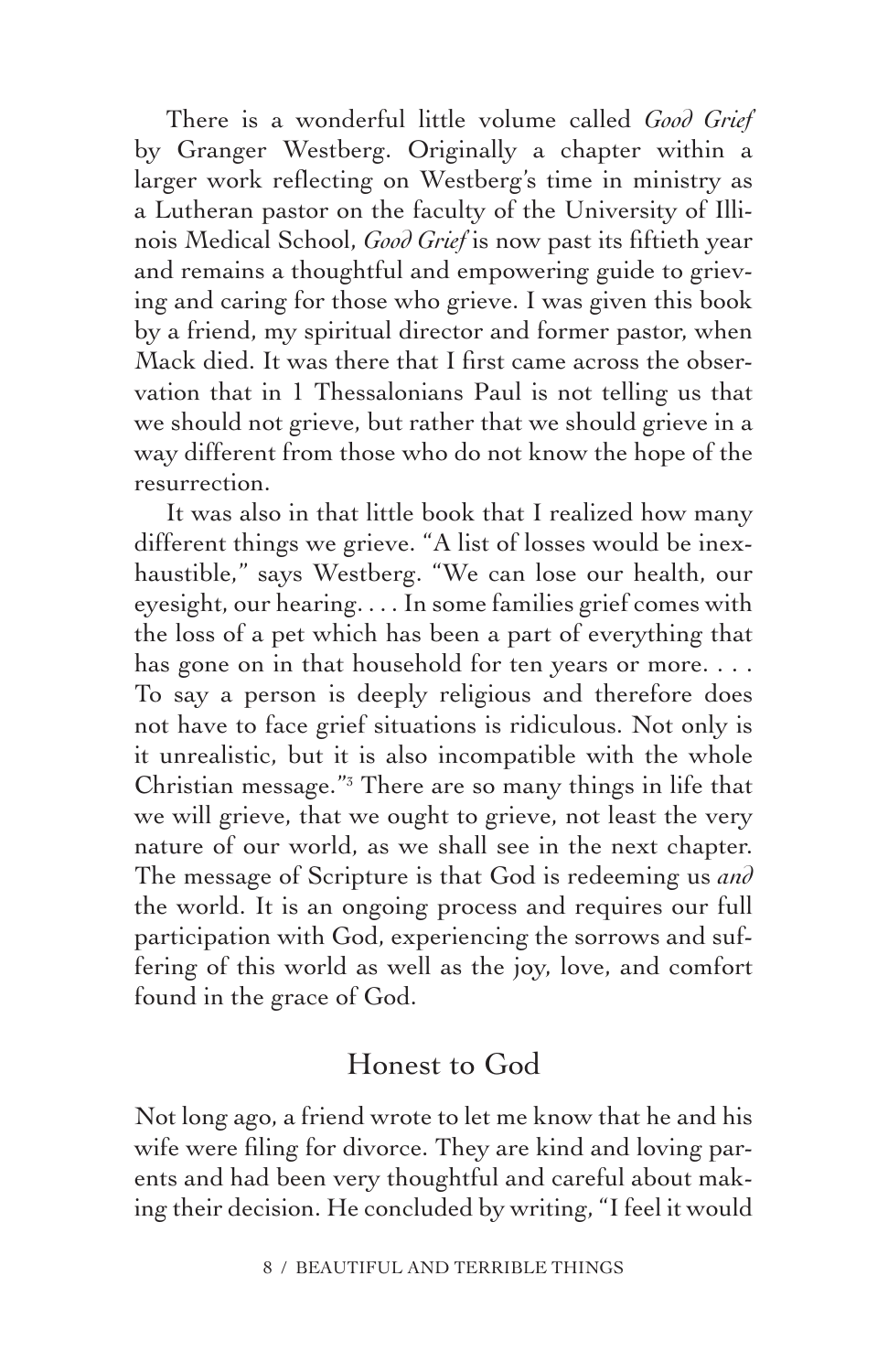be an appropriate time to reread Job, but I don't want to wallow, only to grieve and rebuild my own self step-bystep." My friend understands that he has embarked on a long process, a grieving process, and that the book of Job is a good place to begin reflection.

Job is often the first biblical book people turn to when they experience some loss or catastrophe in their lives. It is understandable, as it opens with Job losing just about everything in his life in a short span of time. His children and their families are killed, his massive flocks and herds are killed or stolen, and his body is overcome by painful and debilitating sores. Famously, Job's friends come to offer him comfort and support by challenging him repeatedly to simply admit his guilt, for he must have sinned in *some* way (and it could not be in any small way either, given the results), and accept God's punishment. Job, however, knows that he has done nothing to deserve this treatment and remains firm in his statement of innocence and demand for God to speak to him, to explain his suffering. He stands for all of us who have felt the world collapse on us for no discernible reason.

The audience knows the explanation for his suffering because we have the preface (Job 1:6–12) in which God and "the Adversary," *hasatan*, place a bet on whether or not Job will remain faithful to God in the face of such incredible hardship.4 Scholars debate the dating and structure endlessly, but it is perhaps best to understand the work as an effort to think through the problem of suffering and our usual responses to it.<sup>5</sup> For this "thought experiment" to work, the audience needs to know that Job is in no way deserving of his fate, and the preface provides that certainty to us, a certainty that Job possessed but his friends knew nothing about. Job is also presented as a kind of "everyman." He is not an Israelite or member of any other tribe that we know of, he is not a patriarch or hero of the Israelite tradition, and he is from the "land of Uz," which cannot be located with any certainty. Job is someone who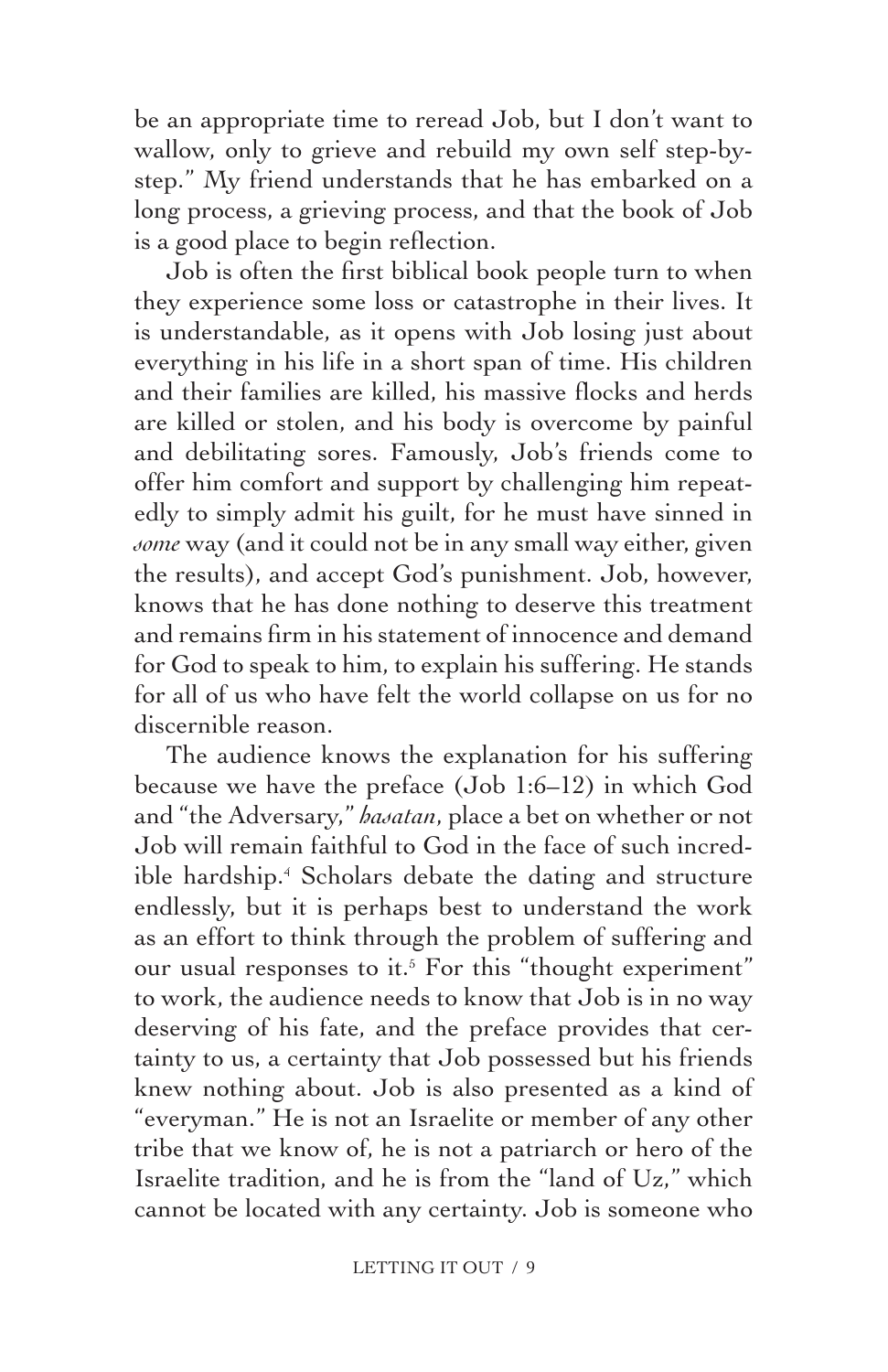can represent any one of us in any place or time, experiencing the vicissitudes of life.

As the book of Job cycles through the friends' exhortations, Job himself remains resolute; he is innocent. Yet he is not silent: "Therefore I will not restrain my mouth; I will speak in the anguish of my spirit; I will complain in the bitterness of my soul" (Job 7:11). His friends would have him confess and repent, but Job insists on being honest with God. We will return to these disputes later; it is the honesty and integrity of Job that is important to note here. Confronted with crippling loss and illness, Job will not keep quiet; he speaks and insists that God take note of his plight, to see his situation and deliver him. This is not the action of an arrogant or prideful man but of a faithful person. It is a holy and healthy part of grief (that we seem to have forgotten) to express to God our sadness, our anger, and our bitterness. When we are in the midst of our anguish, there is no greater statement of faith than to express that despair honestly: "My God, why have you forsaken me?"

Yet far too often we are told that it is never right to be angry at God.6 We are told we must have "an attitude of gratitude" and praise God for all that we have, even the hardship, because "suffering produces endurance." Frequently devotional books and sermons are like Job's friends, adjuring us to consider the weight of our sins and the justice of God's punishment without taking into account the suffering that is not punishment, the anguish that comes from unjust hardship. Job addresses that anguish, provides us with an example to follow, and gives us the permission to say to God, "Do not condemn me! Let me know why you contend against me" (Job 10:2).

It is not that Job's friends, or the sermons and devotional books of today, are not in some way right. In fact, that is the very point of the poetic dialogues in the book of Job: they represent the usual biblical response to suffering, primarily that suffering is often the consequence of sin or God's loving reproof. Our lived experience, however, testifies that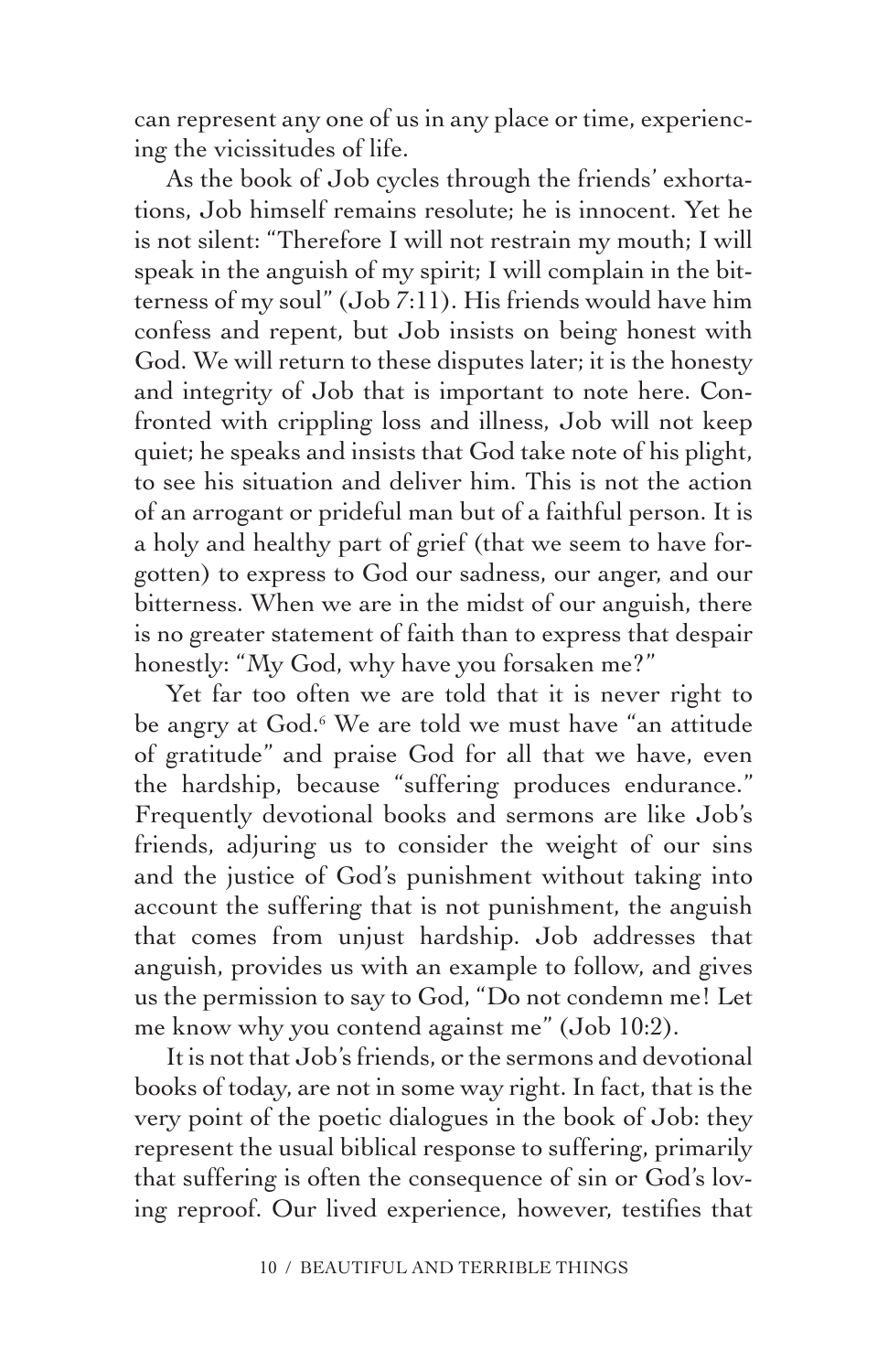often we experience loss and tragedy for which we bear no responsibility. Mack's death was not deserved in any way. Neither he nor we, his parents, sinned such that death would be the appropriate penalty, not in God's law or in our limited human justice. So Job is an exemplar for us. He knows he is innocent; we know he is innocent; and sometimes *we know we are innocent.* In the face of this reality, the platitudes and calls to repentance ring hollow and, far from bringing comfort, only exacerbate the wounds. "Your maxims are proverbs of ashes," says Job (13:12). They provide no sustenance or nourishment, only bitterness.

It is vital that we are honest with God and ourselves, especially during times of great struggle and pain. That honesty requires us to bring all of our emotions to our divine relationship, letting it all out, our praise *and* our pain. This is why a majority of the psalms are psalms of lament. They are honest expressions of grief and models of prayer. It is not surprising that in his darkest and deepest moment Jesus invoked a psalm of lament to express his anguish, pain, and fear. We often are reminded that Jesus was "without sin" while forgetting that he was also human, like us, and "in every respect has been tested as we are" (Heb. 4:15). In his human experience Jesus wept. Jesus cried out to God. He grieved.

## Jesus Wept—So Can We

Jesus grieved for his friend Lazarus, for the world, for himself. Even knowing the great value and gift of the sacrifice he was offering, even knowing that he would be raised from the dead just three days later, even knowing all this Jesus asked God, if possible, that he might be spared the suffering. Finally, in his last moments, he cried out in lament, "My God! My God! Why have you forsaken me?" If Jesus can challenge God, if Jesus can weep and grieve and ask God to spare him the pain and hardship, then so can we. So should we.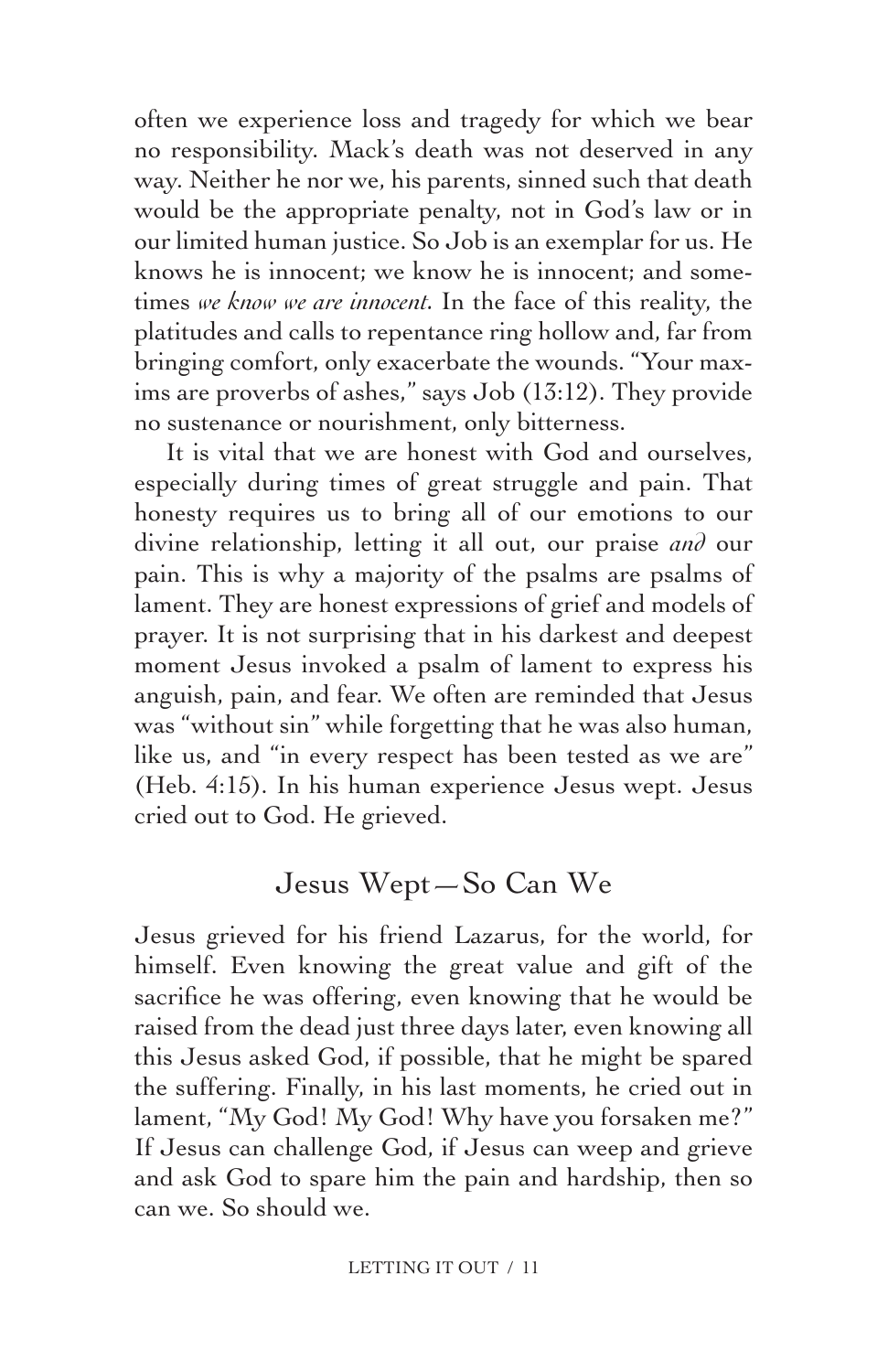Jesus' cry, quoting the first words of Psalm 22, is perhaps one of the most challenging passages in the Bible (see Matt. 27 and Mark 15). Not only is the entire scene gut-wrenching—with Jesus beaten, stripped, and hanging from the cross while his mother and friends stand beneath him watching his anguish in anguish of their own—but this great cry of despair should penetrate our very souls. We see and cannot comprehend the physical suffering, and then we question even the theology of it. How is it that God could have forsaken himself? How could he forsake his Son?

The short answer is that God did not and would not. Just as we are human, Jesus was fully human and, in his humanity, experienced both the physical and spiritual horrors of this moment. Jerry Irish, reflecting on the death of his own young son and looking to the Gospels, finds Jesus just as frightened and appalled as we are by death. He grieves the death of others and even his own. Obedient though Jesus is, Irish writes, "the Gospel writers picture Jesus preparing for death as something dreadful. In Gethsemane, Jesus asks his closest disciples to be with him in his time of sorrow and trouble. 'Horror and dismay came over him.'Jesus said to his disciples, 'I am deeply grieved, even to death' (Mark 14:34)."7 Even for the savior of the world, death is grievous, and Jesus expressed his full range of emotions toward God.

Jesus poured out his grief on the Mount of Olives shortly before he was betrayed:

He came out and went, as was his custom, to the Mount of Olives; and the disciples followed him. When he reached the place, he said to them, "Pray that you may not come into the time of trial." Then he withdrew from them about a stone's throw, knelt down, and prayed, "Father, if you are willing, remove this cup from me; yet, not my will but yours be done." (Luke 22:39–42)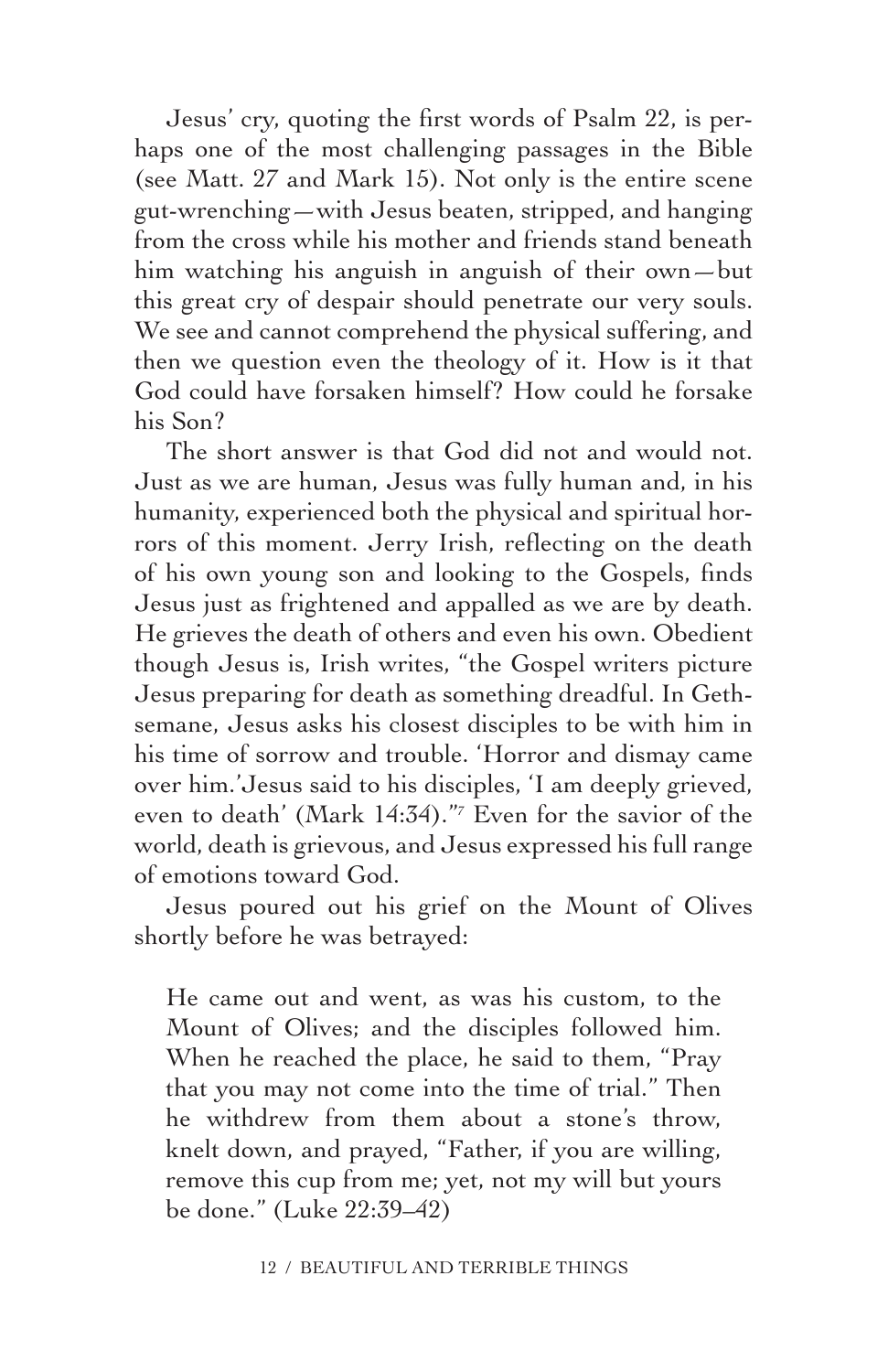In his prayer Jesus gives us permission to ask God to spare us the difficult times. We are not called to be stoic soldiers, silently accepting whatever hardship comes upon us. We are allowed to ask for mercy, to be spared the suffering. Jesus utters this imperative to his disciples twice in this one passage, and it is, of course, the same prayer that we utter in the Lord's Prayer: "Save us from the time of trial, and deliver us from evil." So we too are allowed to ask God to spare us trials, tests, and difficult times, just as we are allowed to confront God with our grief and demand that he respond: "O my God, I cry by day, but you do not answer!"

If Jesus teaches us this, then I think it is safe to conclude that we are not being "spiritual wimps" when we pray for God's grace to ease our lives. A vital element of such prayer is our faith and willingness to accept such trials if God so desires, but we must be authentic with God even, and especially, in our darkest and deepest moments of fear and doubt.

Jesus' appeal to God on the cross is not, as it may seem, a cry of doubt or uncertainty, asking why God had abandoned him; rather, Jesus is invoking the entirety of the psalm, a psalm that is both a cry of lament *and* a confession of faith in God.8 In Psalm 22, the psalmist calls out to God, demanding that God hear his cries of suffering and see the pain and hardship that he is enduring for the sake of his faithfulness, but it moves on in later verses to affirm the author's faith in God and confidence that God will save. Most of the psalms are just such laments, illustrating the importance of expressing our emotions fully and directly to God, not remaining in any one condition too long, but not holding back either.

### Faith-Filled Lament

These psalms often begin with a "calling out" of God, a demand that God listen or a statement that God has rejected his people.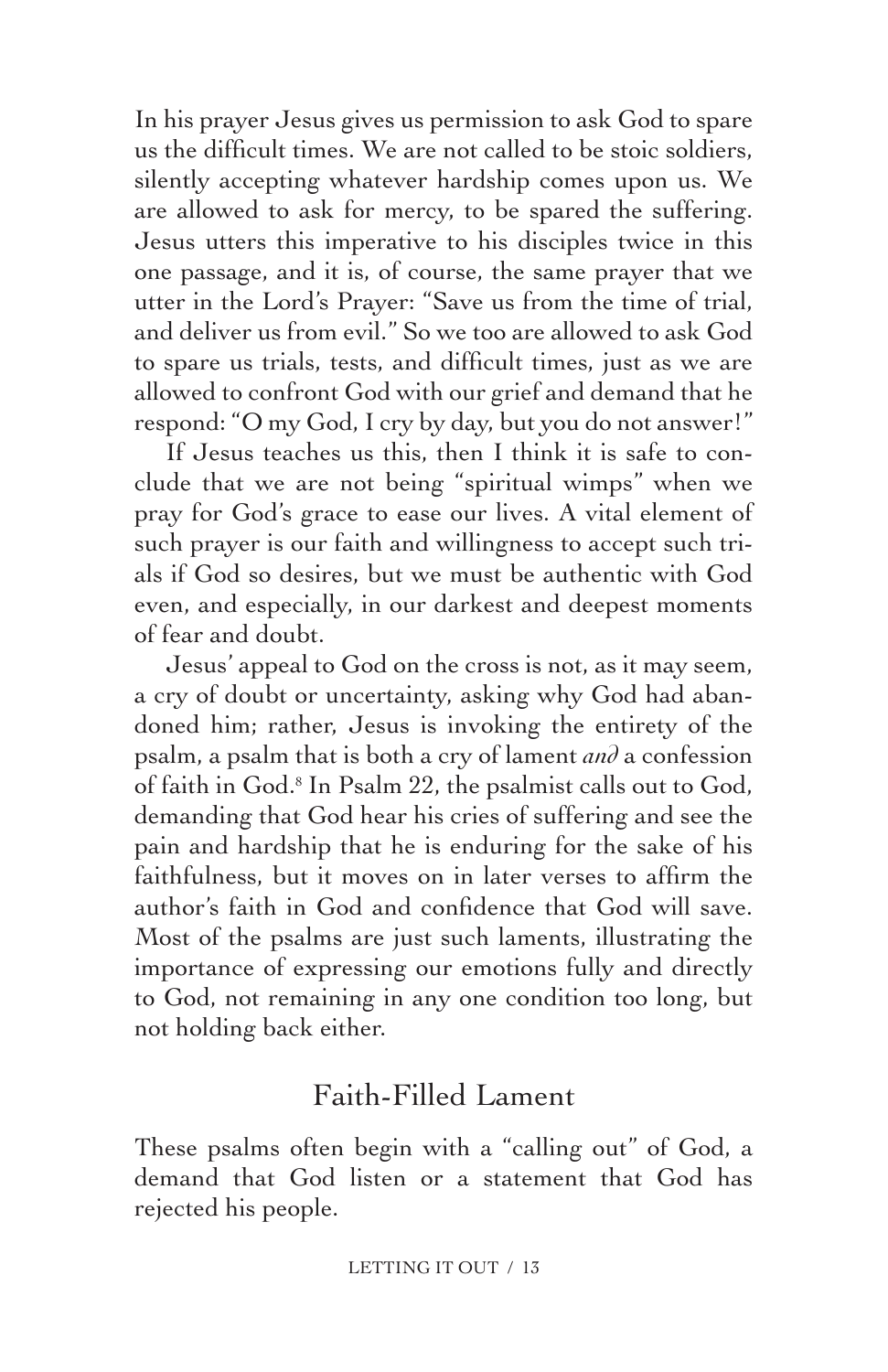- My God, my God, why have you forsaken me?
- Why are you so far from helping me, from the words of my groaning?
- O my God, I cry by day, but you do not answer; and by night, but find no rest.

 $-Ps. 22:1-2$ 

Such language is jarring and often causes Christian readers to feel that the psalmist is impertinent if not heretical. Who are we to challenge God? And yet far from being blasphemous or a sign of faithlessness, it shows the depth of confidence that the psalmist has in God that the psalmist can call to the Lord and get a response. This is also the message of the book of Job. Job called on God and declared his innocence, and God responded. What the book of Job and the psalms of lament teach us, which we have often forgotten, is that we can and indeed must be sincere and honest with God. Our prayers should not be filled with platitudes and flowery language but should express our deepest needs and concerns, even our complaints against God. We are allowed to be angry with God, bitter and saddened by our life experience.<sup>9</sup> In so doing, we are giving our all to God, even our anger, disappointment, and doubt.

When Jesus invokes this powerful psalm, he continues to show his faithfulness to God and his confidence in God's faithfulness to him. Within the heart of this psalm is an assertion:

Yet you are holy,

enthroned on the praises of Israel.

In you our ancestors trusted;

they trusted, and you delivered them.

To you they cried, and were saved;

in you they trusted, and were not put to shame.

 $-Ps. 22:3-5$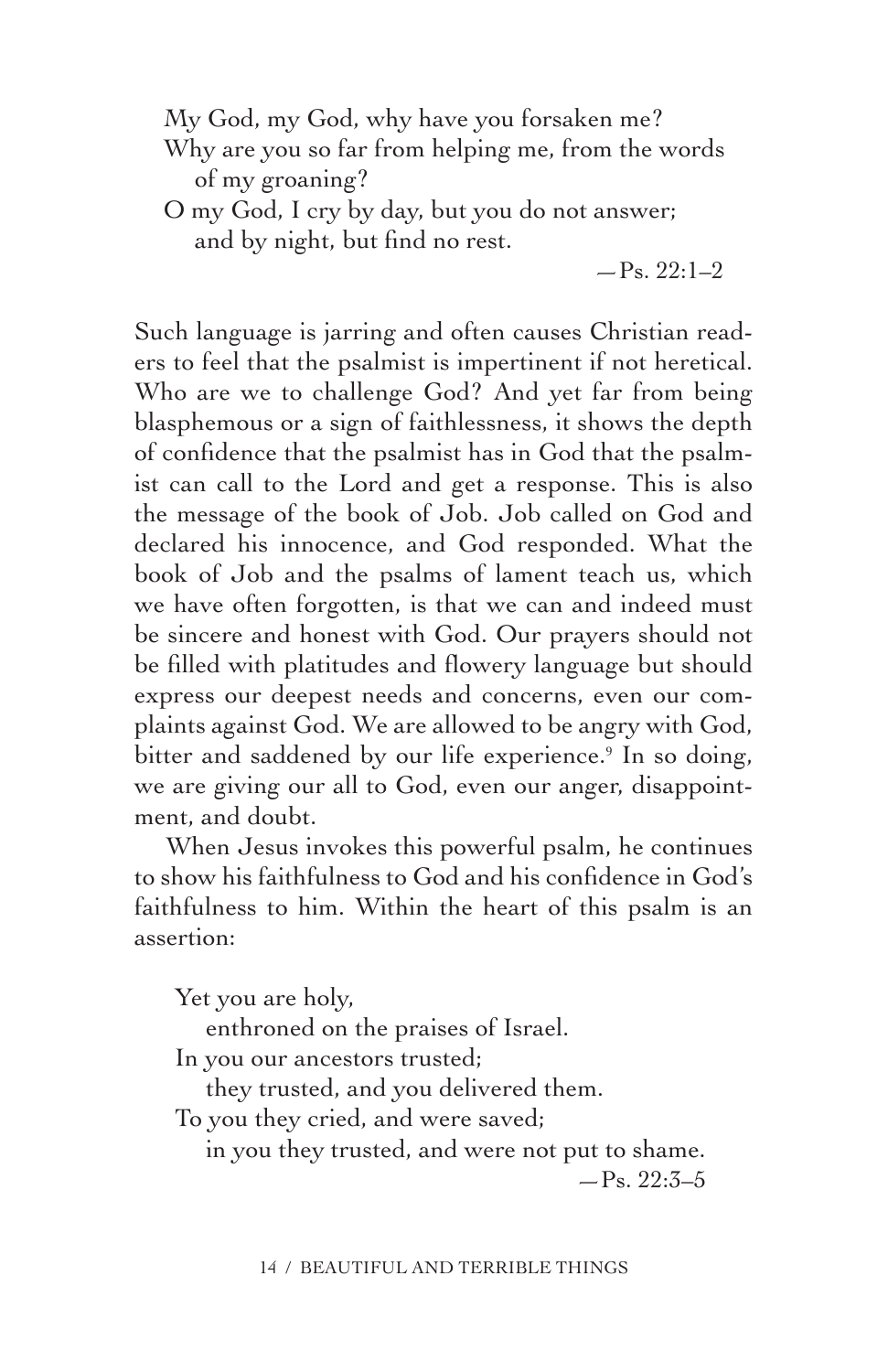By invoking this psalm, Jesus declares that he knows it is God who will deliver him, the very God who has cared for him since birth and has guided his life. The psalm concludes with the confident assertion that God is ruler of all and will deliver the psalmist and his people:

All the ends of the earth shall remember and turn to the LORD: and all the families of the nations shall worship before him. For dominion belongs to the LORD, and he rules over the nations.

To him, indeed, shall all who sleep in the earth bow down; before him shall bow all who go down to the dust, and I shall live for him.

Posterity will serve him;

future generations will be told about the Lord,

and proclaim his deliverance to a people yet unborn, saying that he has done it.

 $-Ps 22:27-31$ 

*This* is the declaration of Jesus on the cross. It is not an expression of doubt as to whether God is still with him, but an acknowledgment that God is *always* present, even when it feels he is far from us and ignoring our pleas. It is an honest plea to God to see that Jesus is suffering and a confession that only God can save him. The same God who rescued Jesus' ancestors and has been his God since his mother bore him will deliver him and even all those who have gone down to the dust. It is a confession of faith in God even as it is an expression of grief.

This is the example that Jesus provided in his last moments, in his darkest moments. So how do *we* lament? How can we be honest with ourselves and God while confessing our need for his saving grace? When we look at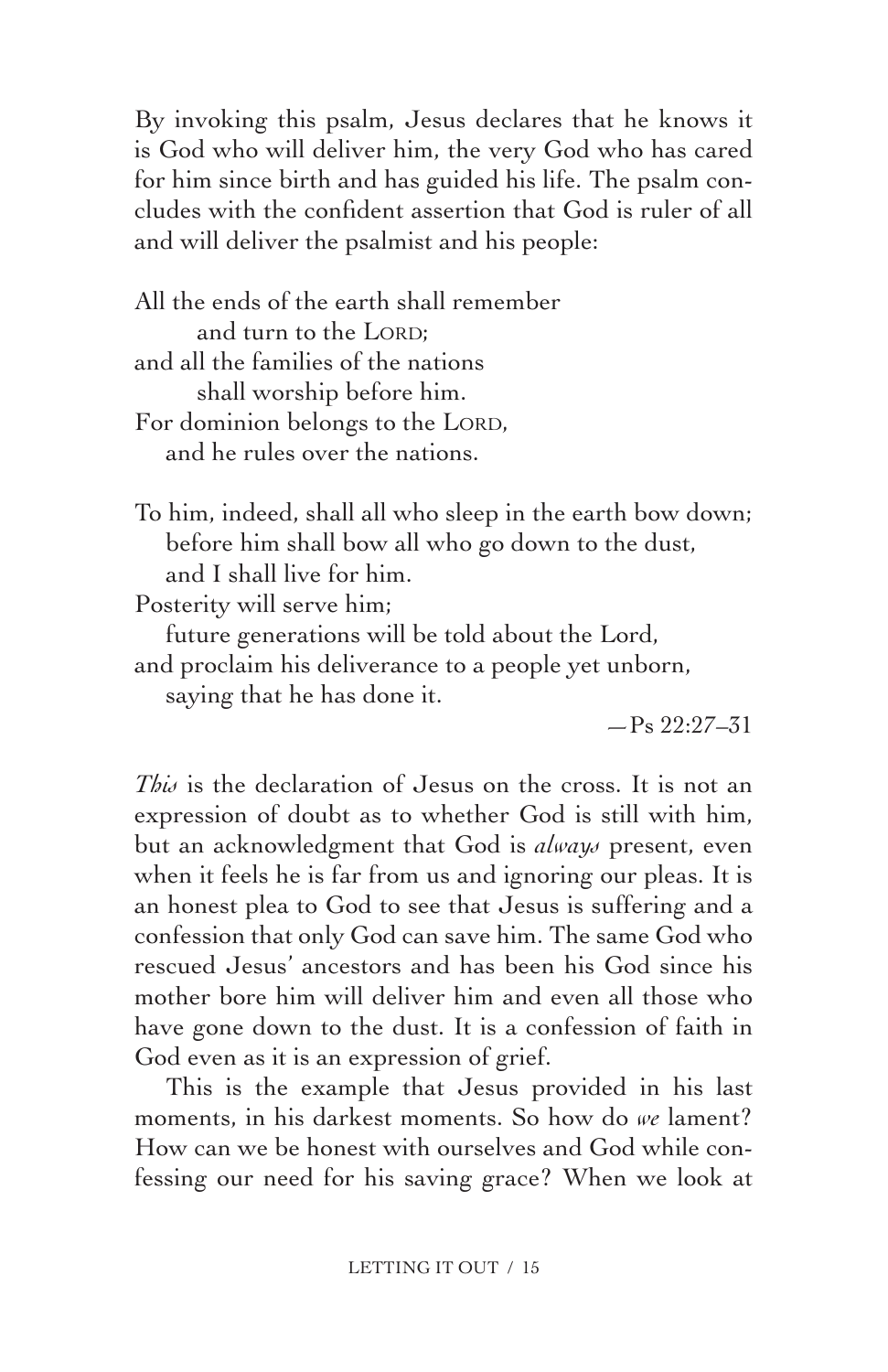the psalms of complaint or lament, we find that they often have the same basic elements. Consider Psalm 13: There is an address or cry to God ("How long, O LORD? Will you forget me forever?" v. 1a) followed by a lament or complaint ("How long must I bear pain in my soul, and have sorrow in my heart all day long? How long shall my enemy be exalted over me?" v. 2). There follows a confession of trust ("But I trusted in your steadfast love; my heart shall rejoice in your salvation," v. 5) with an invocation calling God to action ("Consider and answer me, O LORD my God!" v. 3a). The psalm concludes with a vow to praise God ("I will sing to the LORD, because he has dealt bountifully with me," v. 6).

What we find is not just a literary device, but a healthy model for our own journey through grief: cry to God, lament, confess our faith, call God to action, and praise God. The psalms themselves show great variety in language and form, so we do not need to be bound to this structure, but the elements provide guidance and, for those who need it, permission to express our suffering and loss.

Our response to hardship and grief does not need to be pious silence; outrage and anger are acceptable! God is big enough and can handle our frustration and bitterness. Most importantly of all, God wants our honesty, so that we can be honest with ourselves. God wants us to share all of our selves, including our pain, and God wants to be present with us *in* our suffering, *through* our suffering.

*Almighty God, whose most dear Son went not up to joy but first he suffered pain, and entered not into glory before he was crucified: Mercifully grant that we, walking in the way of the cross, may find it none other than the way of life and peace; through Jesus Christ our Lord. Amen.*10